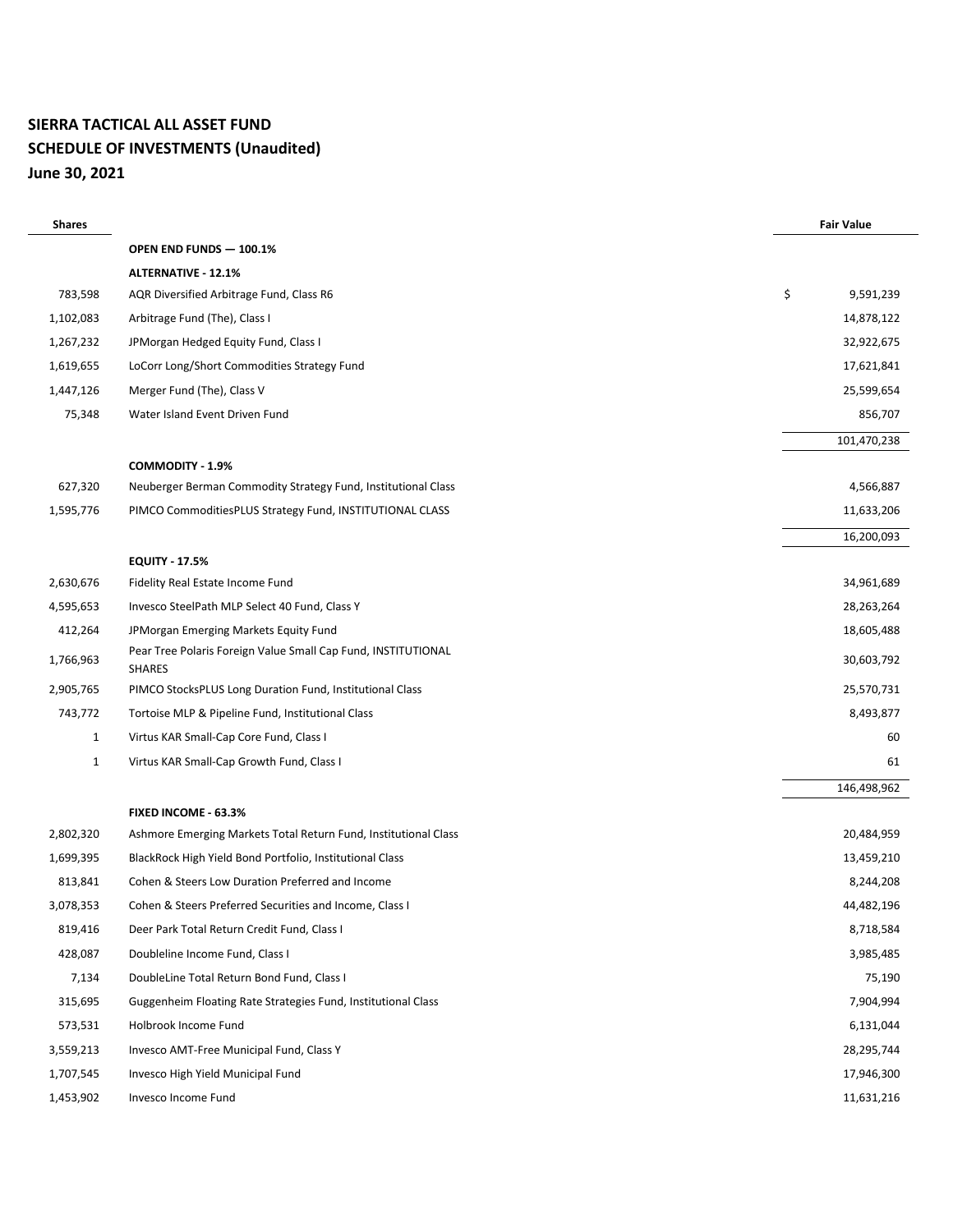# **SIERRA TACTICAL ALL ASSET FUND SCHEDULE OF INVESTMENTS (Unaudited) (Continued) June 30, 2021**

| <b>Shares</b> |                                                                                               | <b>Fair Value</b> |  |
|---------------|-----------------------------------------------------------------------------------------------|-------------------|--|
|               | OPEN END FUNDS - 100.1% (Continued)                                                           |                   |  |
|               | FIXED INCOME - 63.3% (Continued)                                                              |                   |  |
| 4,181,476     | Invesco Rochester Municipal Opportunities Fund, Class Y                                       | \$<br>34,371,733  |  |
| 796,433       | Metropolitan West High Yield Bond Fund, Class I                                               | 8,529,798         |  |
| 1,778,724     | Nuveen High Yield Municipal Bond Fund, Class I                                                | 32,941,968        |  |
| 2,843,542     | Nuveen Preferred Securities Fund, Class I                                                     | 50,984,709        |  |
| 421,967       | PIMCO Emerging Markets Bond Fund, Institutional Class                                         | 4,477,071         |  |
| 601,789       | PIMCO Emerging Markets Local Currency and Bond, Institutional Class                           | 3,959,771         |  |
| 3,095,057     | PIMCO High Yield Fund, Institutional Class                                                    | 28,195,973        |  |
| 5,111,262     | PIMCO International Bond Fund U.S. Dollar-Hedged, Institutional Class                         | 55,559,419        |  |
| 653,314       | PIMCO Long-Term Credit Bond Fund                                                              | 8,466,954         |  |
| 1,369,250     | PIMCO Preferred and Capital Security Fund, Institutional Class                                | 15,554,682        |  |
| 3,477,193     | Principal Spectrum Preferred & Capital Securities Income Fund,<br><b>Institutional Class</b>  | 36,649,620        |  |
| 287,646       | Salient Select Income Fund                                                                    | 6,086,579         |  |
| 893,891       | Victory Floating Rate Fund, Class Y                                                           | 8,429,392         |  |
| 406,964       | Victory INCORE Investment Grade Convertible Fund                                              | 8,021,265         |  |
| 3,649,667     | Voya Securitized Credit Fund                                                                  | 35,693,739        |  |
| 1,344,121     | Western Asset Core Plus Bond Fund                                                             | 16,277,308        |  |
| 406,576       | Western Asset Macro Opportunities Fund, Class I                                               | 4,744,739         |  |
|               |                                                                                               | 530,303,850       |  |
|               | <b>MIXED ALLOCATION - 5.3%</b>                                                                |                   |  |
| 307,322       | Orinda Income Opportunities Fund, Class I                                                     | 5,842,195         |  |
| 3,140,660     | Pioneer Multi-Asset Income Fund, Class K                                                      | 38,504,497        |  |
|               |                                                                                               | 44,346,692        |  |
|               |                                                                                               |                   |  |
|               | TOTAL OPEN END FUNDS (Cost \$805,334,227)                                                     | 838,819,835       |  |
|               |                                                                                               |                   |  |
| <b>Shares</b> |                                                                                               | <b>Fair Value</b> |  |
|               | SHORT-TERM INVESTMENT - 0.3%                                                                  |                   |  |
|               | <b>MONEY MARKET FUND - 0.3%</b>                                                               |                   |  |
| 2,807,625     | Goldman Sachs Financial Square Government Fund, Class FST, 0.03%<br>$(Cost $2,807,625)^{(a)}$ | 2,807,625         |  |
|               | TOTAL INVESTMENTS - 100.4% (Cost \$808,141,852)                                               | \$<br>841,627,460 |  |
|               | LIABILITIES IN EXCESS OF OTHER ASSETS - (0.4)%                                                | (2,952,059)       |  |
|               | <b>NET ASSETS - 100.0%</b>                                                                    | \$<br>838,675,401 |  |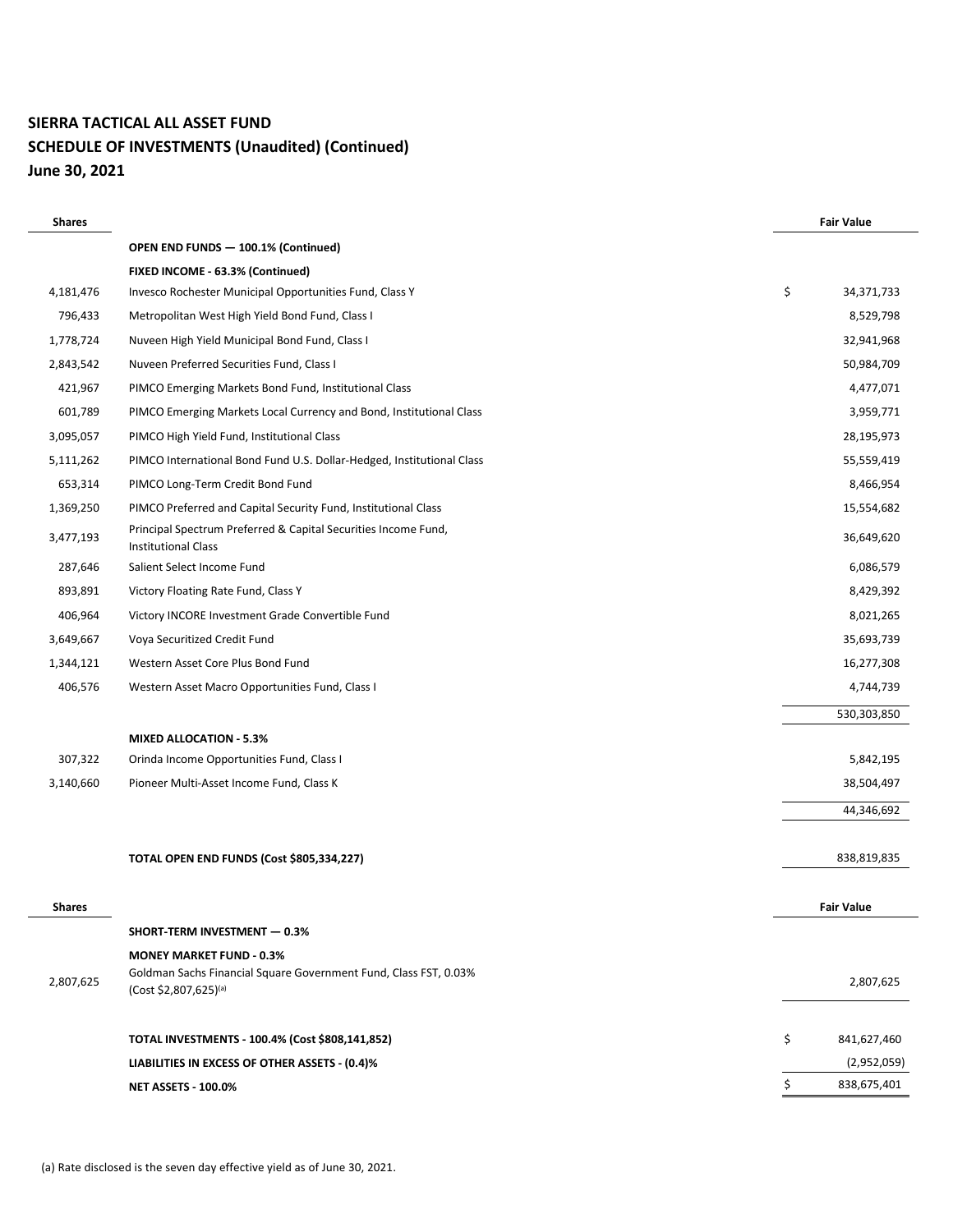#### **SIERRA TACTICAL CORE INCOME FUND SCHEDULE OF INVESTMENTS (Unaudited) June 30, 2021**

| <b>Shares</b> |                                                                  |    | <b>Fair Value</b> |
|---------------|------------------------------------------------------------------|----|-------------------|
|               | <b>EXCHANGE-TRADED FUNDS - 4.0%</b>                              |    |                   |
|               | <b>FIXED INCOME - 4.0%</b>                                       |    |                   |
| 541,500       | iShares 20+ Year Treasury Bond ETF                               | \$ | 78,165,525        |
|               |                                                                  |    |                   |
|               | TOTAL EXCHANGE-TRADED FUNDS (Cost \$77,233,747)                  |    | 78,165,525        |
|               |                                                                  |    |                   |
|               |                                                                  |    |                   |
|               | <b>OPEN END FUNDS - 92.0%</b>                                    |    |                   |
|               | <b>ALTERNATIVE - 1.8%</b>                                        |    |                   |
| 3,652,620     | DoubleLine Flexible Income Fund                                  |    | 35,466,942        |
|               |                                                                  |    |                   |
|               | <b>EQUITY - 3.4%</b>                                             |    |                   |
| 6,295,068     | Invesco SteelPath MLP Select 40 Fund, Class Y                    |    | 38,714,667        |
| 4,604,546     | MainGate MLP Fund, Class I                                       |    | 27,120,773        |
|               |                                                                  |    | 65,835,440        |
|               | <b>FIXED INCOME - 86.1%</b>                                      |    |                   |
| 6,475,543     | Angel Oak Multi-Strategy Income Fund, Institutional Class        |    | 67,410,404        |
| 1,101,630     | Ashmore Emerging Markets Corporate Income Fund                   |    | 9,253,692         |
| 2,632,145     | Ashmore Emerging Markets Total Return Fund, Institutional Class  |    | 19,240,982        |
| 7,375,425     | BlackRock High Yield Bond Portfolio, Institutional Class         |    | 58,413,368        |
| 3,130,351     | City National Rochdale Municipal High Income Fund, Service Class |    | 34,997,329        |
| 13,198,210    | Cohen & Steers Preferred Securities and Income, Class I          |    | 190,714,136       |
| 9,432,861     | Columbia Mortgage Opportunities Fund                             |    | 102,252,214       |
| 3,943,066     | Credit Suisse Floating Rate High Income Fund                     |    | 26,781,840        |
| 2,689,065     | Deer Park Total Return Credit Fund, Class I                      |    | 28,611,651        |
| 12,605        | DoubleLine Total Return Bond Fund, Class I                       |    | 132,854           |
| 4,065,284     | Fidelity Capital & Income Fund                                   |    | 45,815,752        |
| 246,833       | Franklin Emerging Market Debt Opportunities Fund <sup>(a)</sup>  |    | 2,883,015         |
| 27            | Goldman Sachs High Yield Floating Rate Fund, Institutional Class |    | 251               |
| 9,214,525     | Invesco High Yield Municipal Fund                                |    | 96,844,662        |
| 915,310       | Invesco Income Fund                                              |    | 7,322,480         |
| 12,259,416    | Invesco Rochester Municipal Opportunities Fund, Class Y          |    | 100,772,398       |
| 7,656,194     | Invesco Senior Floating Rate Fund, Class Y                       |    | 53,516,799        |
| 7,917,475     | JPMorgan High Yield Fund, Class I                                |    | 58,035,091        |
| 1,274,209     | JPMorgan High Yield Municipal Fund                               |    | 15,150,348        |
| 3,742,491     | JPMorgan Income Fund, Class I                                    |    | 35,855,697        |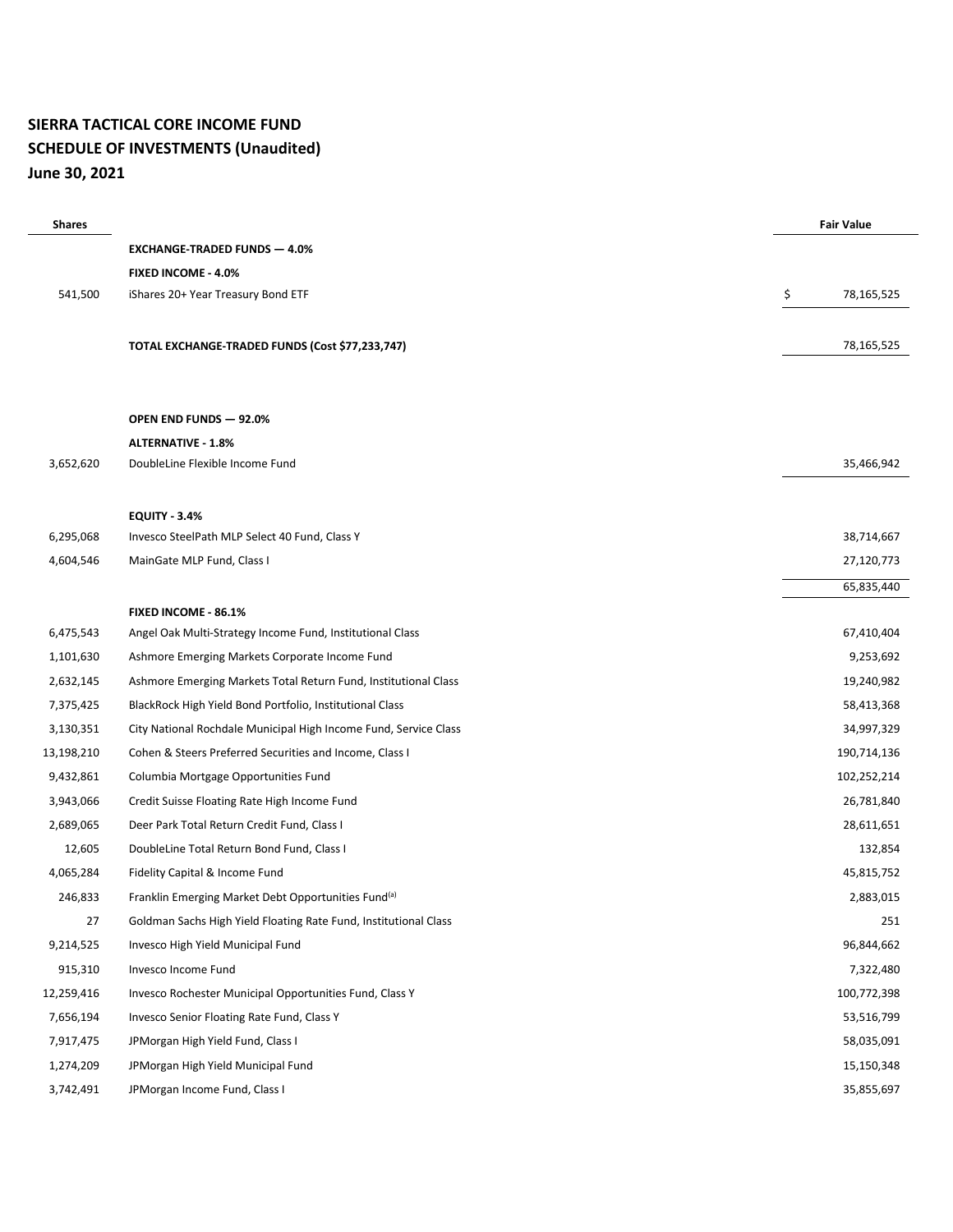# **SIERRA TACTICAL CORE INCOME FUND SCHEDULE OF INVESTMENTS (Unaudited) (Continued) June 30, 2021**

| <b>Shares</b> |                                                                                              | <b>Fair Value</b> |        |
|---------------|----------------------------------------------------------------------------------------------|-------------------|--------|
|               | OPEN END FUNDS - 92.0% (Continued)                                                           |                   |        |
|               | FIXED INCOME - 86.1% (Continued)                                                             |                   |        |
| 4,592,688     | Morgan Stanley Global Fixed Income Opportunities, Class I                                    | \$<br>26,683,518  |        |
| 439,734       | Nationwide Amundi Strategic Income Fund                                                      | 4,639,199         |        |
| 4,155,851     | Nuveen High Yield Municipal Bond Fund, Class I                                               | 76,966,357        |        |
| 5,434,028     | Nuveen Preferred Securities Fund, Class I                                                    | 97,432,128        |        |
| 1,828,856     | Osterweis Strategic Income Fund                                                              | 21,159,859        |        |
| 1,495,653     | Payden Emerging Markets Bond Fund, Class SI                                                  | 20,146,450        |        |
| 1,797,107     | PIMCO Emerging Markets Bond Fund, Institutional Class                                        | 19,067,303        |        |
| 1,480,684     | PIMCO Emerging Markets Full Spectrum Bond Fund, Institutional Class                          | 10,868,223        |        |
| 3,282,097     | PIMCO Emerging Markets Local Currency and Bond, Institutional Class                          | 21,574,356        |        |
| 1,282,297     | PIMCO High Yield Municipal Bond Fund, Institutional Class                                    | 12,771,680        |        |
| 9,167,972     | PIMCO International Bond Fund U.S. Dollar-Hedged, Institutional Class                        | 99,655,851        |        |
| 1,631,950     | PIMCO Preferred and Capital Security Fund, Institutional Class                               | 18,538,951        |        |
| 12,729,669    | Principal Spectrum Preferred & Capital Securities Income Fund,<br><b>Institutional Class</b> | 135,662,689       |        |
| 211,781       | Salient Select Income Fund                                                                   | 4,481,297         |        |
| 391,195       | Semper MBS Total Return Fund, Institutional Class                                            | 3,751,557         |        |
| 6,538,988     | Thompson Bond Fund                                                                           | 72,255,814        |        |
| 3,045         | Victory Floating Rate Fund, Class Y                                                          |                   | 28,716 |
| 4,629,519     | Western Asset Core Plus Bond Fund                                                            | 56,068,007        |        |
| 2,374,668     | Western Asset Macro Opportunities Fund, Class I                                              | 27,712,381        |        |
|               |                                                                                              | 1,683,469,299     |        |
|               | <b>MIXED ALLOCATION - 0.7%</b>                                                               |                   |        |
| 959,725       | Fidelity Strategic Real Return Fund, Class Z                                                 | 8,935,040         |        |
| 219,566       | Orinda Income Opportunities Fund, Class I                                                    | 4,173,958         |        |
|               |                                                                                              | 13,108,998        |        |
|               | <b>TOTAL OPEN END FUNDS (Cost \$1,720,486,482)</b>                                           | 1,797,880,679     |        |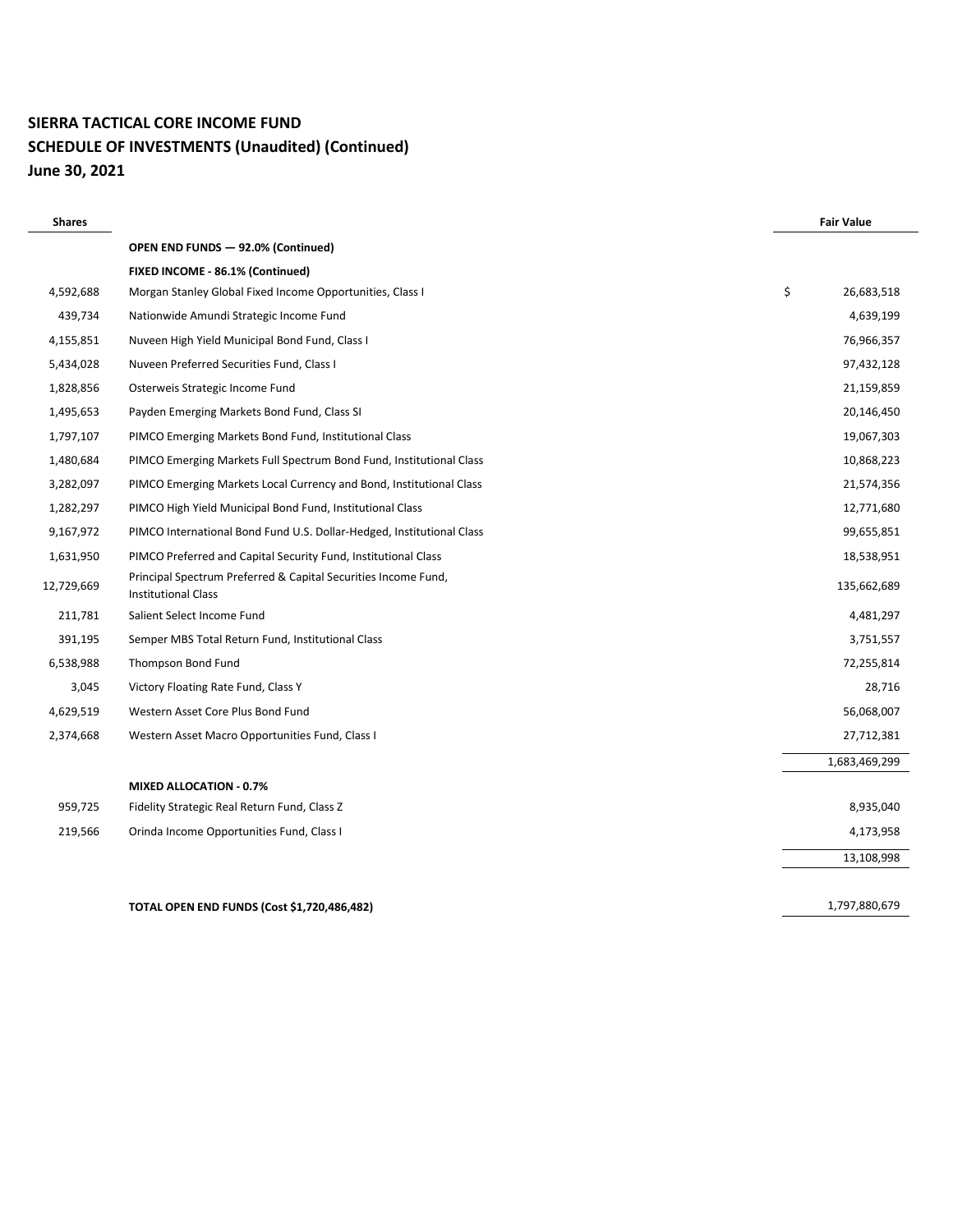#### **SIERRA TACTICAL CORE INCOME FUND SCHEDULE OF INVESTMENTS (Unaudited) (Continued) June 30, 2021**

| <b>Shares</b> |                                                                                                        |   | <b>Fair Value</b> |
|---------------|--------------------------------------------------------------------------------------------------------|---|-------------------|
|               | SHORT-TERM INVESTMENT - 1.0%                                                                           |   |                   |
|               | <b>MONEY MARKET FUND - 1.0%</b>                                                                        |   |                   |
| 18,853,117    | Goldman Sachs Financial Square Government Fund, Class FST, 0.03%<br>(Cost \$18,853,117) <sup>(b)</sup> | Ś | 18,853,117        |
|               | TOTAL INVESTMENTS - 97.0% (Cost \$1,816,573,346)                                                       | Ś | 1,894,899,321     |
|               | OTHER ASSETS IN EXCESS OF LIABILITIES 3.0%                                                             |   | 58,861,064        |
|               | <b>NET ASSETS - 100.0%</b>                                                                             |   | 1,953,760,385     |

ETF - Exchange-Traded Fund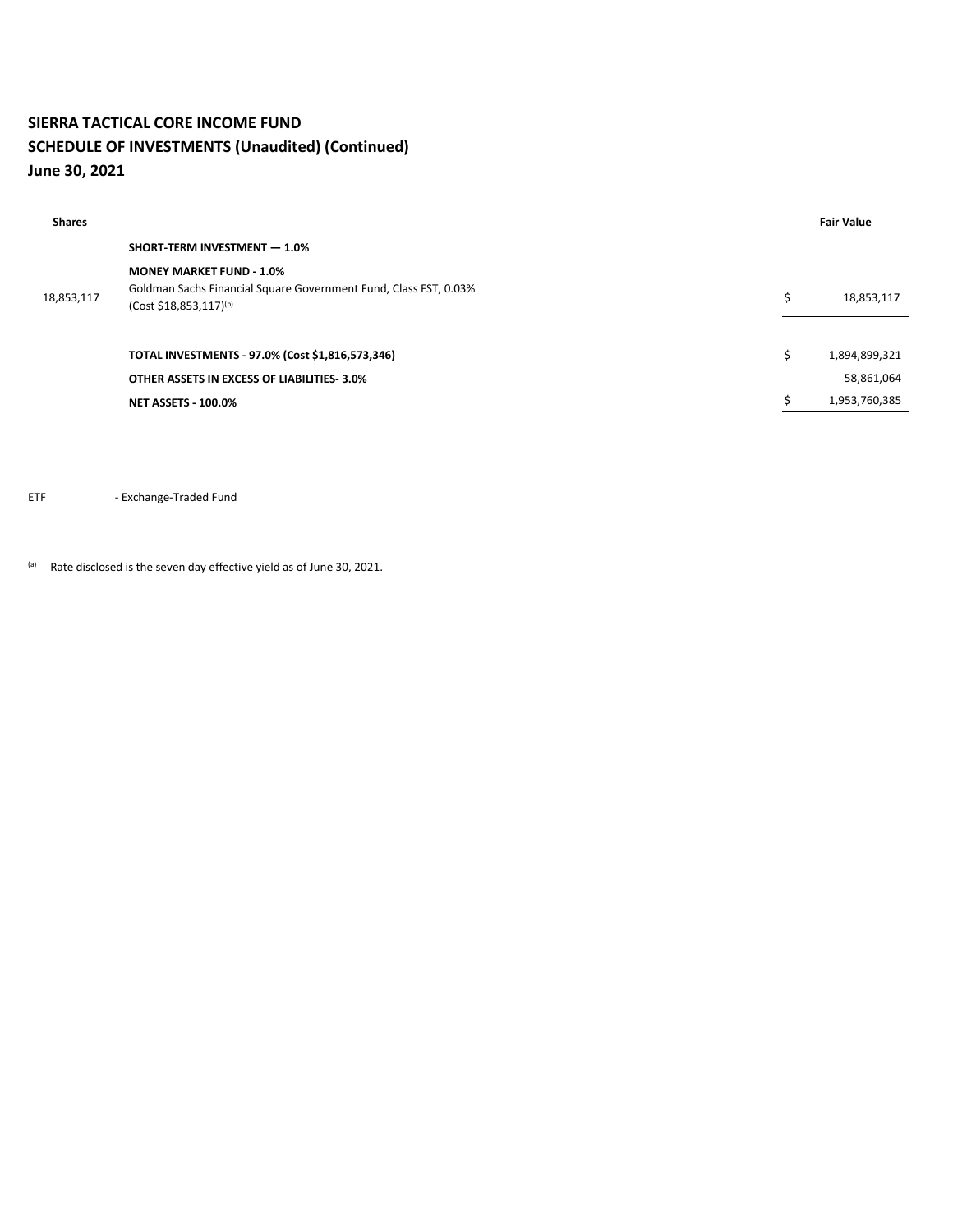#### **SIERRA TACTICAL MUNICIPAL FUND SCHEDULE OF INVESTMENTS (Unaudited) June 30, 2021**

| <b>Shares</b> |                                                                                 | <b>Fair Value</b> |
|---------------|---------------------------------------------------------------------------------|-------------------|
|               | OPEN END FUNDS - 100.1%                                                         |                   |
|               | FIXED INCOME - 100.1%                                                           |                   |
| 829,491       | AMG GW&K Municipal Enhanced Yield Fund, Class N                                 | \$<br>9,082,926   |
| 4,437,497     | BlackRock High Yield Municipal Fund, Institutional Class                        | 47,436,842        |
| 3,282,463     | <b>BlackRock Strategic Municipal Opportunities Fund</b>                         | 39,323,910        |
| 695,209       | BNY Mellon High Yield Municipal Bond Fund, Class I                              | 9,169,803         |
| 1,897,112     | City National Rochdale Municipal High Income Fund, Service Class                | 21,209,711        |
| 1,170,227     | Goldman Sachs High Yield Municipal Fund, Institutional Class                    | 12,603,344        |
| 3,973,024     | Invesco High Yield Municipal Fund                                               | 41,756,481        |
| 5,209,259     | Invesco Rochester Municipal Opportunities Fund, Class Y                         | 42,820,106        |
| 2,063,942     | Nuveen High Yield Municipal Bond Fund, Class I                                  | 38,224,205        |
| 112,988       | PIMCO High Yield Municipal Bond Fund, Institutional Class                       | 1,125,358         |
| 497,865       | Robinson Tax Advantaged Income Fund                                             | 5,018,480         |
|               |                                                                                 | 267,771,166       |
|               |                                                                                 |                   |
|               | TOTAL OPEN END FUNDS (Cost \$261,924,248)                                       | 267,771,166       |
|               |                                                                                 |                   |
|               |                                                                                 |                   |
|               | <b>SHORT-TERM INVESTMENTS - 0.2%</b>                                            |                   |
|               | <b>MONEY MARKET FUNDS - 0.2%</b>                                                |                   |
| 394           | BlackRock Liquidity Funds MuniCash, Institutional Class, 0.01% <sup>(a)</sup>   | 394               |
| 594,695       | Goldman Sachs Financial Square Government Fund, Class FST, 0.03% <sup>(a)</sup> | 594,695           |
|               | TOTAL MONEY MARKET FUNDS (Cost \$595,089)                                       | 595,089           |
|               | TOTAL SHORT-TERM INVESTMENTS (Cost \$595,089)                                   | 595,089           |
|               |                                                                                 |                   |
|               | TOTAL INVESTMENTS - 100.3% (Cost \$262,519,337)                                 | \$<br>268,366,255 |
|               | LIABILITIES IN EXCESS OF OTHER ASSETS - (0.3)%                                  | (728,003)         |
|               | <b>NET ASSETS - 100.0%</b>                                                      | \$<br>267,638,252 |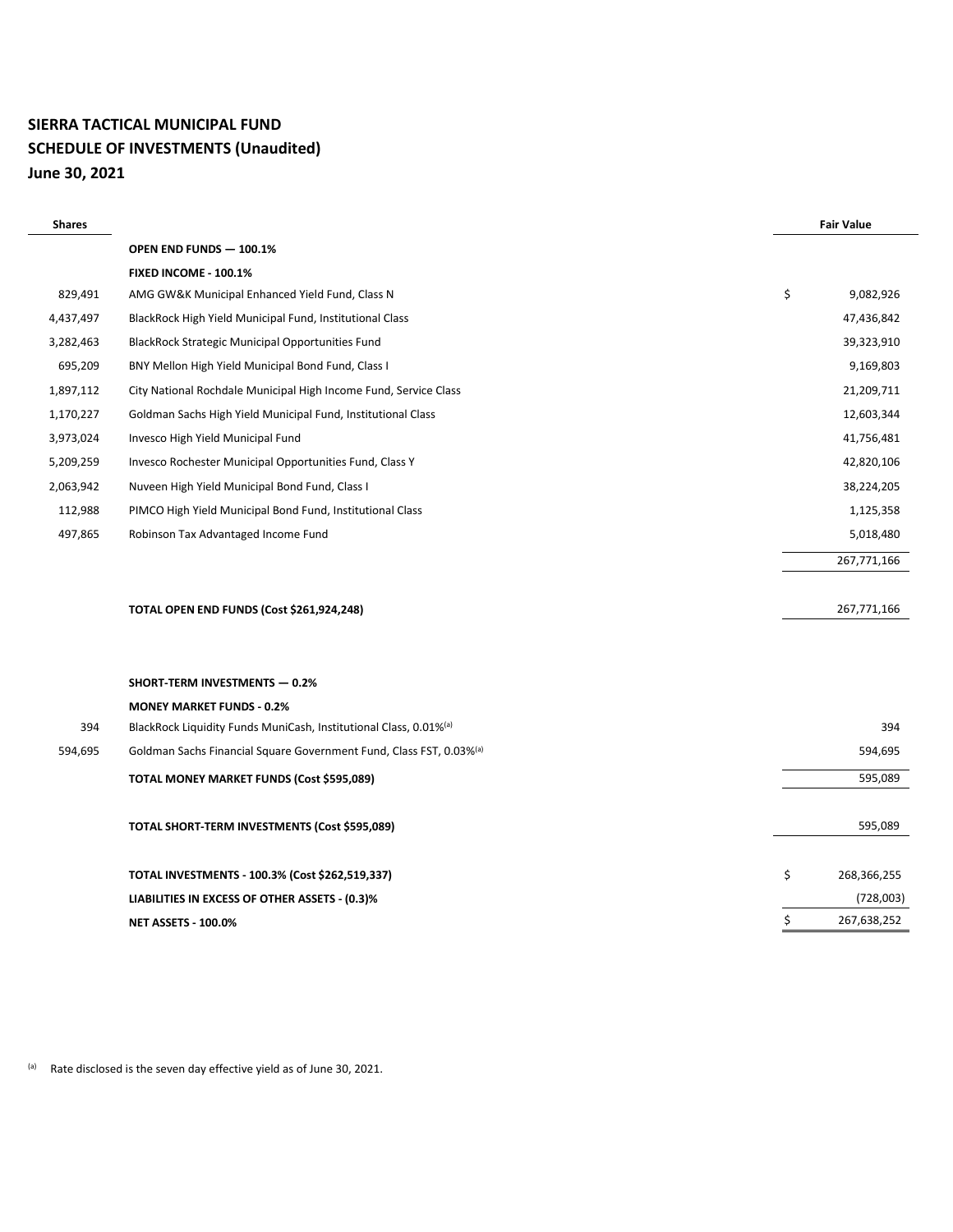#### **SIERRA TACTICAL BOND FUND SCHEDULE OF INVESTMENTS (Unaudited) June 30, 2021**

| <b>Shares</b> |                                             |    | <b>Fair Value</b> |
|---------------|---------------------------------------------|----|-------------------|
|               | <b>EXCHANGE TRADED FUNDS - 9.7%</b>         |    |                   |
|               | <b>FIXED INCOME - 9.7%</b>                  |    |                   |
| 957,200       | iShares iBoxx High Yield Corporate Bond ETF | Ś. | 84,271,888        |
| 766,275       | SPDR Bloomberg Barclays High Yield Bond ETF |    | 84,259,599        |
|               |                                             |    | 168,531,487       |

168,531,487

#### **OPEN END FUNDS — 90.4%**

|            | FIXED INCOME - 90.4%                                             |             |
|------------|------------------------------------------------------------------|-------------|
| 562,332    | Aberdeen Global High Income Fund, Class I                        | 4,667,334   |
| 737,722    | American Century High-Yield Fund, Investor Class                 | 4,271,411   |
| 600,376    | Barings Global Credit Income Opportunities Fund, Class Y         | 5,451,412   |
| 37,682,669 | BlackRock High Yield Bond Portfolio, Institutional Class         | 298,446,737 |
| 5,078,716  | City National Rochdale Fixed Income Opportunities, Class N       | 120,060,853 |
| 1,153,375  | Credit Suisse Strategic Income Fund                              | 11,729,820  |
| 499,582    | Crossingbridge Low Duration High Yield Fund, Institutional Class | 5,115,716   |
| 4,588,506  | Fidelity Advisor High Income Advantage Fund, Class Z             | 54,970,299  |
| 26,529,512 | Fidelity Capital & Income Fund                                   | 298,987,604 |
| 305,807    | Fidelity Global High Income Fund, Class I                        | 3,021,372   |
| 650,543    | Frost Credit Fund, Institutional Class                           | 6,563,976   |
| 9,688,181  | Goldman Sachs High Yield Fund                                    | 63,166,940  |
| 25,054,922 | JPMorgan High Yield Fund, Class I                                | 183,652,574 |
| 578,946    | Manning & Napier High Yield Bond Series                          | 5,187,353   |
| 1,412,141  | Metropolitan West High Yield Bond Fund, Class I                  | 15,124,033  |
| 642,195    | Morgan Stanley Institutional Fund Trust - High, Class I          | 6,254,986   |
| 5,490,246  | Neuberger Berman High Income Bond Fund, Institutional Class      | 48,588,678  |
| 953,182    | Nuveen High Yield Income Fund                                    | 18,873,013  |
| 11,925,853 | Osterweis Strategic Income Fund                                  | 137,982,123 |
| 2,863,323  | Payden High Income Fund                                          | 19,842,712  |
| 5,297,695  | PIMCO High Yield Fund, Institutional Class                       | 48,262,004  |
| 1,401,996  | PIMCO High Yield Spectrum Fund, Institutional Class              | 14,216,237  |
| 858,830    | Pioneer Global High Yield Fund                                   | 7,351,582   |
| 13,185,353 | Principal Funds Inc - High Income Fund, Institutional Class      | 96,912,346  |
| 4,244,023  | Putnam High Yield Fund, Class Y                                  | 27,034,427  |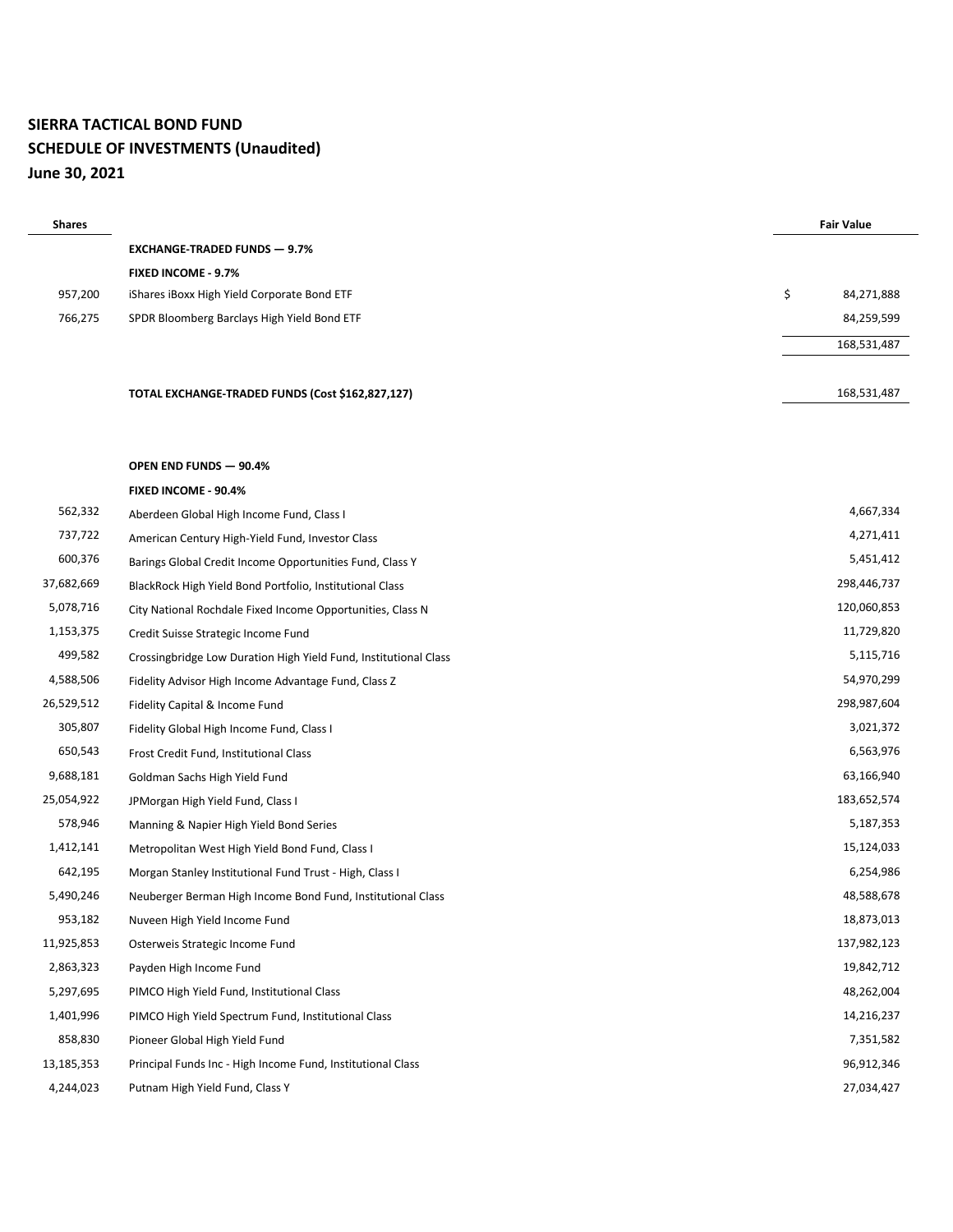#### **SIERRA TACTICAL BOND FUND**

#### **SCHEDULE OF INVESTMENTS (Unaudited) (Continued) June 30, 2021**

| <b>Shares</b> |                                                                                           | <b>Fair Value</b>   |
|---------------|-------------------------------------------------------------------------------------------|---------------------|
|               | OPEN END FUNDS - 90.4% (Continued)                                                        |                     |
|               | FIXED INCOME - 90.4% (Continued)                                                          |                     |
| 689,778       | RiverPark Strategic Income Fund, Institutional Class                                      | \$<br>6,408,034     |
| 677,270       | Touchstone High Yield Fund, Institutional Class                                           | 5,790,662           |
| 1,581,328     | Virtus AllianzGI Short Duration High Income Fund, Institutional Class                     | 23,166,456          |
| 866,264       | Western Asset Global High Yield Bond Fund, Class IS                                       | 5,570,078           |
| 783,884       | Western Asset High Yield Fund                                                             | 6,451,365           |
| 2,036,627     | Western Asset Short Duration High Income Fund, Class I                                    | 10,916,323          |
|               |                                                                                           | 1,564,038,460       |
|               |                                                                                           |                     |
|               | TOTAL OPEN END FUNDS (Cost \$1,514,191,010)                                               | 1,564,038,460       |
|               |                                                                                           |                     |
|               |                                                                                           |                     |
|               | <b>SHORT-TERM INVESTMENT - 0.3%</b>                                                       |                     |
|               | <b>MONEY MARKET FUND - 0.3%</b>                                                           |                     |
| 5,596,244     | Goldman Sachs Financial Square Government Fund, Class FST, 0.03%<br>(Cost \$5,596,244)(a) | 5,596,244           |
|               |                                                                                           |                     |
|               | TOTAL INVESTMENTS - 100.4% (Cost \$1,682,614,381)                                         | \$<br>1,738,166,191 |
|               | LIABILITIES IN EXCESS OF OTHER ASSETS - (0.4)%                                            | (6, 232, 385)       |
|               | <b>NET ASSETS - 100.0%</b>                                                                | \$<br>1,731,933,806 |

ETF - Exchange-Traded Fund SPDR - Standard & Poor's Depositary Receipt